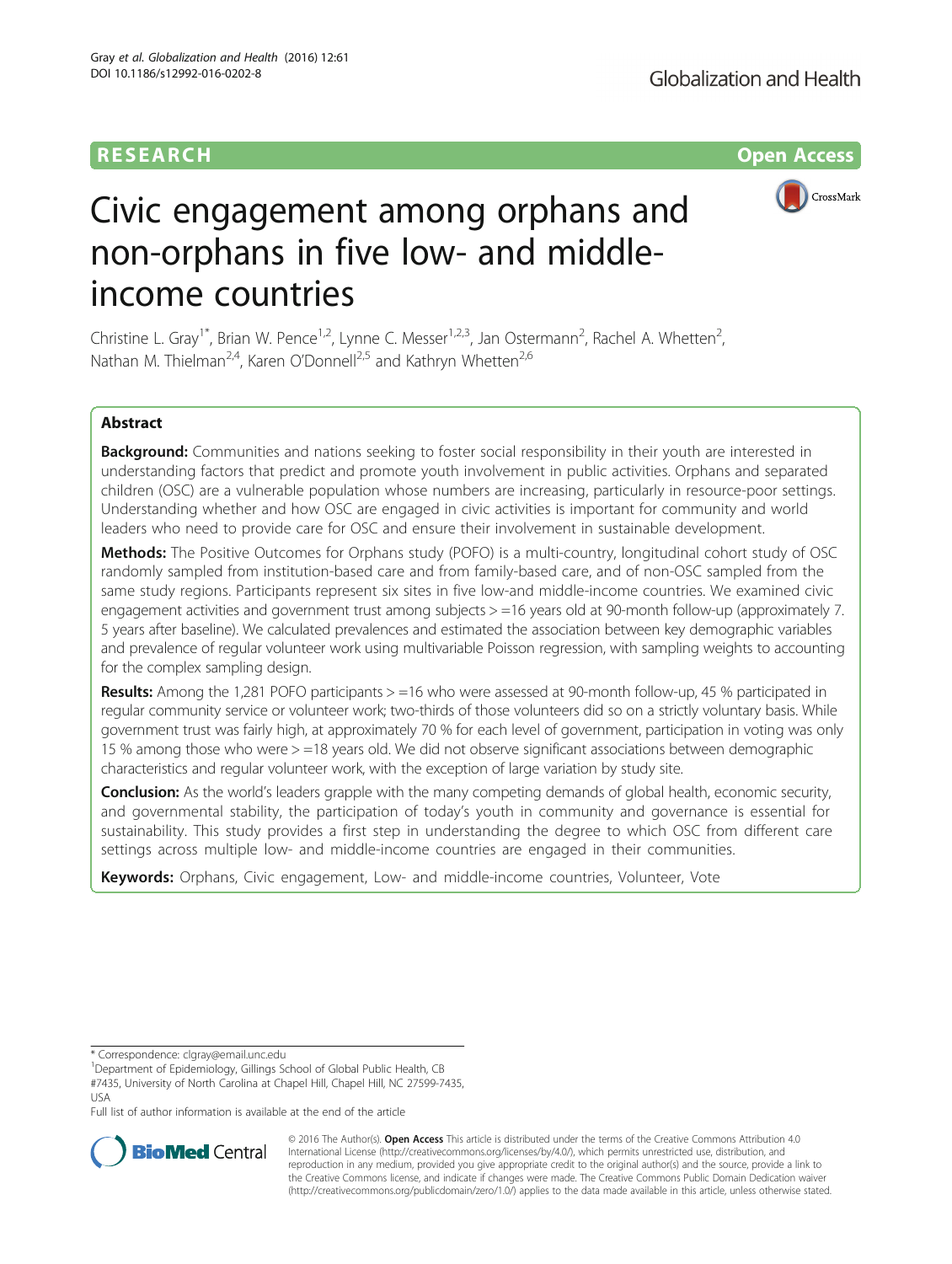## Background

As adolescents emerge into young adulthood, their engagement in civic activities becomes an important foundation for their continued growth as well as their contributions to society throughout adulthood [[1\]](#page-7-0). Communities and nations seeking to foster social responsibility in their youth are interested in understanding factors that predict and promote youth involvement in public activities [\[2](#page-7-0), [3](#page-7-0)].

For many low- and middle-income countries (LMICs), the backdrop of the HIV/AIDS epidemic has not only increased care needs among citizens, but has compromised sustainable development through loss of its citizens who are in their productive years [[4](#page-7-0)–[6\]](#page-7-0). LMICs are also disproportionately affected by increasing numbers of orphans, in part due to the HIV/AIDS epidemic, and encouraging societal engagement of their youth is a critical aspect of their growth [\[7](#page-7-0)]. One of the concerns surrounding the AIDS epidemic in South Africa was the consequences for civil society of the growing number of orphans [[8](#page-7-0)].

Civic engagement is increasingly recognized as important not only for democracy, but for health. A recent review argued that enhancing civic engagement would be required to achieve the global health components of the United Nation's Sustainable Development Goals (SDGs), soon to replace the Millennium Development Goals (MDGs) [\[9](#page-7-0)].

While political engagement, such as voting, is often identified as the most tangible form of engagement, other activities such as volunteerism are also considered important. One definition specifies that "Civic engagement describes how an active citizen participates in the life of a community in order to improve conditions for a community's future" [[10](#page-7-0)]. In a study of civic education among 14 year-olds in 28 countries primarily in Europe, but including the U.S., China, Australia, Chile and Columbia, participant definitions of civic engagement included obeying the law, voting, participating in activities that benefit the community, promoting human rights, and following the news, among others, suggesting consistency across diverse contexts [\[11\]](#page-7-0).

Few studies have described the prevalence and predictors of civic engagement in adolescents and young adults, particularly in LMICs. To our knowledge, none has examined civic engagement in orphans and separated children in LMICs. In many Western countries, particularly the U.S., exposure to any college-level education is a critical factor driving voter turn-out and volunteerism [[12](#page-7-0)–[15\]](#page-7-0). In the U.S., research on young people has indicated that being part of group settings increases knowledge and fosters social norms whereby participation is encouraged; such settings include faith-based institutions, schools, community organizations, and workplaces [[16](#page-7-0)]. However, access

to such opportunities is highly dependent on socioeconomic status (Flanagan [[15\]](#page-7-0)); parental education not only provides a mechanism for knowledge and awareness, but creates expected norms of engagement and greater ability to overcome costs associated with volunteering instead of working for pay [\[17\]](#page-7-0). In the Civic Education Study, schools were identified as particularly effective at fostering civic engagement when they had rigorous civic content, opportunity for speaking freely and openly, and a school culture that engendered participation [[18](#page-7-0)]. Another analysis of the international Civic Education Study concluded that while home background strongly predicted civic knowledge and skills (largely through expected years of education and literacy), those differences were attenuated when predicting the likelihood of voting [\[11\]](#page-7-0). This study also examined subgroups for discrimination which may hinder civic engagement; attitudes toward rights for immigrants and women were fairly positive overall, though the study was unable to measure all the discrimination mechanisms which vary greatly by country [\[11\]](#page-7-0). In general, females demonstrated less knowledge but more positive attitudes toward immigrants and toward women's rights than male counterparts [[11](#page-7-0)].

OSC are a particularly unique population with respect to civic engagement because they are at particular risk of growing up without the aforementioned supports that promote access to civic awareness and activities. Studies of the impact of orphaning on schooling have shown both a significant negative impact in continuing education ([[19](#page-7-0), [20](#page-7-0)]) as well as recovery to participation in education equaling non-orphan counter parts after an expected period of lesser participation around the time of parental death [[20](#page-7-0), [21](#page-7-0)]. Importantly, a study of schooling in sub-Saharan Africa found that household resources, including the education of the head-of-household, critically influenced a child's schooling, where as biological parents were much less critical [\[22](#page-7-0)]. However, the social safety net that confers those critical resources for OSC in many resource-poor countries is being stretched quite thin. Recent studies in China and sub-Saharan Africa have documented substantial needs for improvements in the safety net for orphan care because families do not have the resources to care for the growing number of orphans, the number of child-headed households is growing, and strong advocacy for deinstitutionalization is increasing pressure to eliminate one of the current options for alternative care [[23](#page-7-0)–[27\]](#page-7-0).

It is unclear whether orphaning or separation leaves OSC vulnerable to disenfranchisement from society or whether their experience may facilitate a broader sense of community that promotes civic engagement, or whether that may vary by care setting or by characteristics such as being a single or double orphan. Based on existing literature, we hypothesize that prevalence of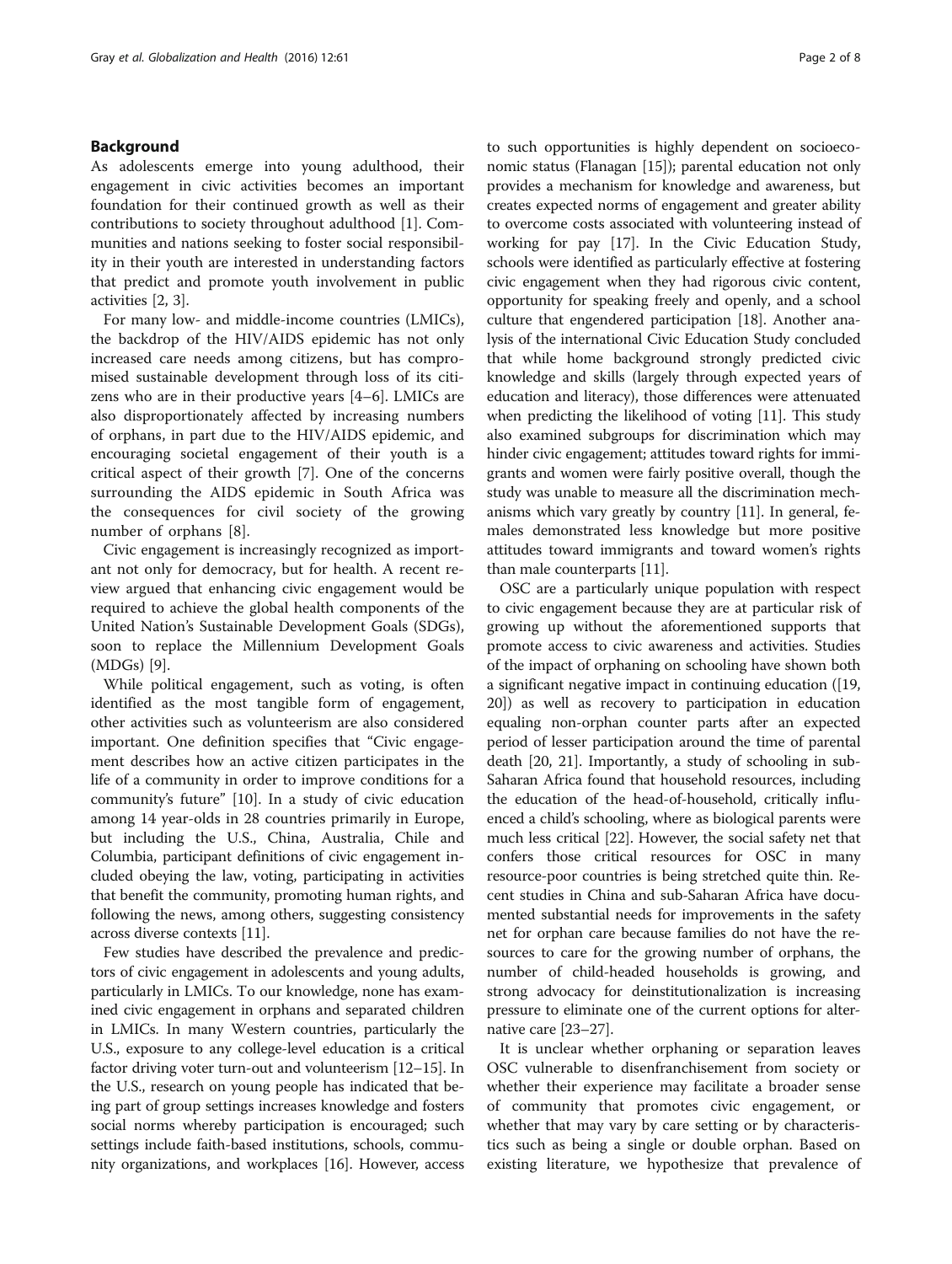civic engagement will be higher among non-OSC than OSC and among single orphans than double orphans due to more limited resources among OSC and doubleorphan OSC in particular. However, because prior literature has suggested that civic activities among youth are influenced by group settings that promote education and awareness of such activities, and because existing studies in this population and in other resource-poor settings have not observed differences in other outcomes related to health and mental wellbeing between OSC in institutionalbased care and family-based care, we hypothesized that OSC in institution-based settings will have equal or higher prevalence of civic engagement indicators than OSC in family-based care [[16](#page-7-0), [28](#page-7-0)–[30\]](#page-7-0).

The Positive Outcomes for Orphans study (POFO) presents a unique opportunity to examine civic engagement among statistically representative samples of orphans in both institution-based care and in family-based care, as well as in a sample of non-orphans, in low- and middle-income countries. Here, we describe participation in activities such as volunteer service and voting, with the primary goal of estimating prevalence of these activities and exploring characteristics of adolescents who participate in them to provide an initial description of civic engagement among OSC in LMIC that may inform additional questions and research.

### Methods

### Study population

We used data from the Positive Outcomes for Orphans (POFO) study, a longitudinal cohort of institutiondwelling OSC, family-dwelling OSC, and non-OSC. For the parent POFO study, five countries were identified from a group of 13 countries in which the study team had prior relationships with community-based organizations interested in the research. Those five countries (including two distinct sites in India) were selected for their ethnic, political, geographic, cultural, and historic diversity. While these sites were not chosen specifically for their civic engagement differences, and while each is contextually distinct, all sites are in South or Southeast Asia or sub-Saharan Africa, and are struggling with a growing population of OSC under conditions of increasingly stretched safety net resources.

The six POFO study sites in five LMIC are: Battambang District, Cambodia; Addis Ababa, Ethiopia; Hyderabad, India; Nagaland, India; Bungoma District, Kenya; and Kilimanjaro Region, Tanzania. Children ages 6—12 were recruited at baseline between May, 2006 and February, 2008, depending on study site. OSC in institution-based care or family-based care were randomly sampled to be statistically representative of orphans in their respective setting at each of six study sites; nonorphans were sampled from the same geographic clusters

to be a qualitative referent group. Additional details of the sampling frame are described elsewhere [\[31](#page-7-0), [32](#page-7-0)].

At 90-month follow-up (approximately 7.5 years after baseline), participants who were at least 16 years old were asked questions about their civic engagement activities and trust in government. This analysis focuses on those older adolescents.

# Measures

Given the dearth of studies on civic engagement in LMIC, we defined civic engagement to be consistent with existing work, especially since common themes emerged across many countries, even if those countries did not represent the resource-poor settings of interest in this study. Specifically, we defined civic engagement as the active involvement of community members in activities that contribute to community wellbeing, foster awareness of and participation in governance, or promote a sense of duty to help others. In the absence of existing work in this setting, we drew on existing measures from the Longitudinal Study of Adolescent Health in the United States so that our results had potential for comparability [[33](#page-7-0)].

In participant interviews, we let OSC know we were interested in their unpaid participation volunteer and community work through organizations through service clubs, church and social action groups; we did not specify that we collectively termed these activities as 'civic engagement'.

First, participants were asked whether they participated in regular community service or volunteer work between the ages of 12 to 18. They then were asked to specify whether it was strictly voluntary (because they wanted to do it) or whether it was required by caregivers, school, or a religious group. More than one answer to this question was accepted. Community and volunteer work is broadly defined to account for adolescents' potentially limited opportunity (especially in varying cultural contexts) to participate in more traditional service activities or organizations; the emphasis is on unpaid efforts that serve to help or promote the wellbeing of others. Such activities may include helping a neighbor or community member outside the household with household work, volunteering at special events, participating in service days, providing instruction to other children, or other similar activities.

Additionally, participants were asked the degree to which they agreed with statements about trusting their local, state, and federal governments; the fivepoint scale ranged from "strongly agree" to "strongly disagree." Though passive in nature, describing trust in government may be informative for understanding more active assessments of engagement and use of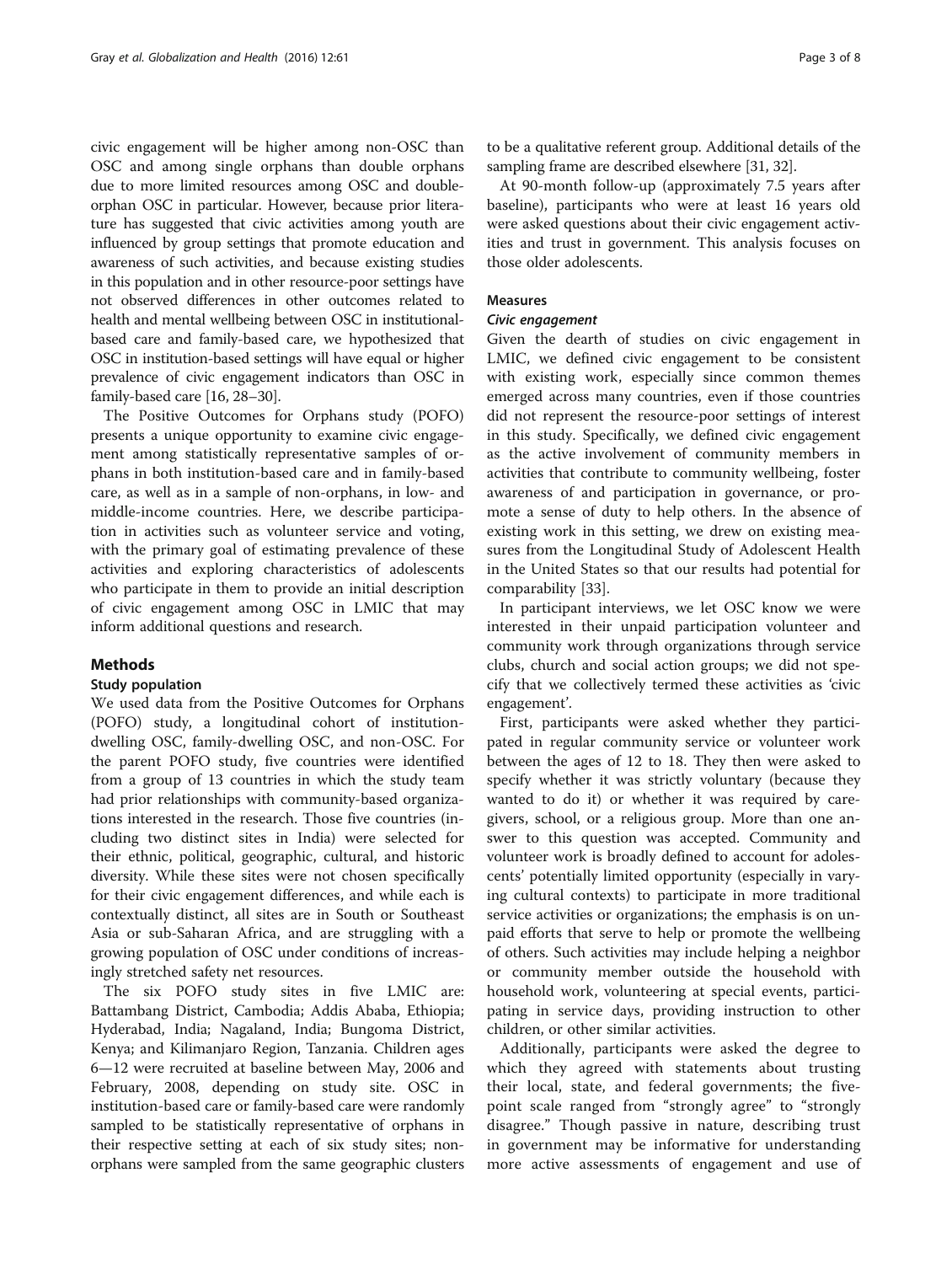the existing measure enables potential for comparability to other settings.

For all sites, the voting age was 18. Respondents who were at least 18 were asked if they voted in the most recent government election. In addition, respondents 18 and older were asked whether they had ever tried to enlist in the military or militia. We coded this question as "Yes" if either or both were reported and "No" if neither was reported.

# **Demographics**

Gender, age, setting (institution-based care, family-based care, or biological family for non-orphans), and orphan status (single, double, or neither) were ascertained at baseline. Number of years of completed education was obtained at 90-month follow-up. Grade-for-age was used for modeling to better reflect the participant's educational attainment and to reduce collinearity with age. For those 18 years or older, twelve years of education was assigned as the target grade-for-age; additional years beyond that were considered above target.

#### Analyses

We calculated observed prevalences of the civic engagement variables described above. In addition, we constructed a predictive model of regular volunteer work (yes or no) using baseline demographics, current age, and current grade-for-age. Model parameters were estimated using Poisson regression with a log link. The model was weighted to incorporate the complex design of the sampling frame for orphans. Non-orphans (who were not sampled to be statistically representative) were assigned a weight of 1. Results are reported as prevalence ratios (PR) and 95 % confidence intervals (CI).

This study was approved by the Duke University Institutional Review Board (IRB) as well as IRBs at the individual study sites. Caregiver consent as well as child assent was obtained for all participants. Site-specific protocols were developed ensure mechanisms for child protection were in place in case of reports or observation of child maltreatment or neglect over the course of the study; interviewers were trained in these protocols.

All estimates were generated using Stata 13 [\[34](#page-7-0)].

### Results

The distribution of demographic characteristics among the 1,281 POFO study participants who were at least 16 years old at 90-month follow-up is shown in Table [1](#page-4-0). There were 512 (40 %) institution-dwelling, 644 (50 %) family-dwelling OSC and 125 (10 %) non-OSC. Overall, 54 % were male and 60 % had no more than 9 years of education. For approximately 53 %, one parent was deceased for 25 %, both parents were deceased.

About 45 % of subjects have participated in regular community service or volunteer work (Table [2](#page-5-0)). For

those who have engaged in such work, 67 % did so out of their own volition and interest. They may also have participated for other reasons, including requirements by parents or caregivers (23 %), school (20 %) religious groups (7 %), or for other reasons (5 %). A very small minority  $(1 % )$  did so due to a court order.

In terms of government trust, the distribution was similar for federal, state and local trust. About 70 % of participants either agreed or strongly agreed that they trust each level of government, and only 10–12 % (depending on government level) either disagreed or strongly disagreed that they trust the government.

Among the 532 participants who were at least 18 years old at 90-month follow-up and reported voting status, 80 (15 %) reported voting in the most recent election. For both 19 year-olds and 20-year olds, about 20 % and 23 %, respectively, voted. Among 18 year-olds, only 16 % reported voting. However, it is possible that those who were 18 at data collection were not 18 and eligible to vote in the last election.

The association of key demographic characteristics with report of regular volunteer work is shown in Table [3](#page-5-0). Relative to Cambodia (the referent site), all sites had a lower prevalence of regular volunteer work. Nagaland and Hyderabad, the two sites in India, had particularly low prevalences of regular volunteer work compared to Cambodia.

We also found slight increases in the prevalence of regular volunteer work among females compared to males  $(PR = 1.14 [0.97, 1.33])$ , family-dwelling OSC  $(PR = 1.08[0.92, 1.26])$  and non-OSC  $(1.04[0.82, 1.32])$ relative to institution-dwelling OSC, single orphans  $(PR = 1.06[0.83, 1.36])$  and double orphans  $(PR = 1.06[0.83, 1.36])$ 1.07[0.83, 1.36]) relative to having both parents alive, an additional year of age  $(PR = 1.05[0.99, 1.11])$ , and an additional year increase in grade-for-age (PR = 1.01[0.97, 1.04]); none of these were statistically significant, however.

# **Discussion**

We examined prevalence and predictors of service or volunteer work, voting, and trust in the government. We found that approximately 70 % of POFO participants reported trust in their local, state, and federal governments, though only 15 % of those eligible reported voting in the most recent election. However, nearly half (45 %) of adolescents reporting on service activities were engaged in regular volunteer work or community service. With the exception of site, we did not observe significant associations between key demographic factors and participation in regular community service or volunteer work, though the association with being female suggested a higher prevalence of regular service or volunteer work among females than males.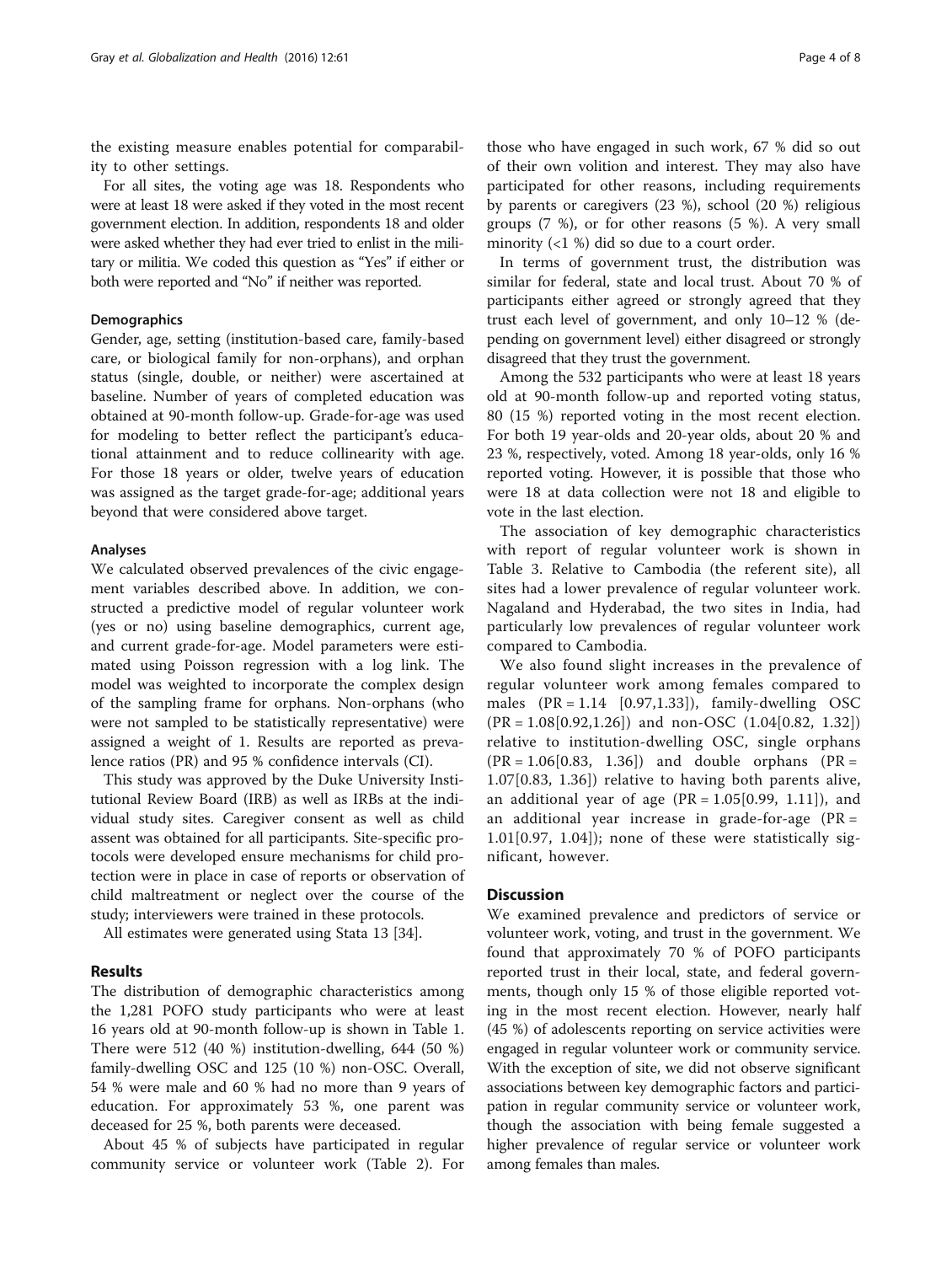| Characteristic            | Institution-based OSC<br>$(N = 512)$ |         | Family-based OSC<br>$(N = 644)$ |      | Non-OSC<br>$(N = 125)$ |         |
|---------------------------|--------------------------------------|---------|---------------------------------|------|------------------------|---------|
|                           |                                      |         |                                 |      |                        |         |
|                           | Site                                 |         |                                 |      |                        |         |
| Cambodia                  | 42                                   | $8\ \%$ | 92                              | 14 % | 12                     | 10 %    |
| Ethiopia                  | 63                                   | 12 %    | 109                             | 17 % | 19                     | 15 %    |
| Hyderabad                 | 132                                  | 26 %    | 129                             | 20 % | 29                     | 23 %    |
| Kenya                     | 106                                  | 21 %    | 115                             | 18 % | 28                     | 22 %    |
| Nagaland                  | 73                                   | 14 %    | 84                              | 13 % | 14                     | 11 %    |
| Tanzania                  | 96                                   | 19 %    | 115                             | 18 % | 23                     | 18 %    |
| Gender                    |                                      |         |                                 |      |                        |         |
| Male                      | 285                                  | 56 %    | 349                             | 54 % | 61                     | 49 %    |
| Female                    | 227                                  | 44 %    | 295                             | 46 % | 64                     | 51 %    |
| OSC Status                |                                      |         |                                 |      |                        |         |
| Both parents alive        | 84                                   | 17 %    | 76                              | 12 % | 125                    | 100 %   |
| Single orphan             | 225                                  | 44 %    | 453                             | 70 % | $\mathsf{O}\xspace$    | $0\%$   |
| Double orphan             | 203                                  | 40 %    | 115                             | 18 % | $\mathbf 0$            | $0\ \%$ |
| Current age (years)       |                                      |         |                                 |      |                        |         |
| 16                        | 120                                  | 23 %    | 160                             | 25 % | 50                     | 40 %    |
| 17                        | 164                                  | 32 %    | 197                             | 31 % | 48                     | 38 %    |
| 18                        | 131                                  | 26 %    | 181                             | 28 % | 22                     | 18 %    |
| $> = 19$                  | 97                                   | 19 %    | 106                             | 16 % | 5                      | 4 %     |
| Current education (years) |                                      |         |                                 |      |                        |         |
| $\lt = 7$                 | 115                                  | 22 %    | 229                             | 36 % | 30                     | 24 %    |
| $\,8\,$                   | 71                                   | 14 %    | 69                              | 11 % | 11                     | 9 %     |
| $\overline{9}$            | 114                                  | 22 %    | 122                             | 19 % | 34                     | 27 %    |
| 10                        | 89                                   | 17 %    | 99                              | 15 % | 21                     | 17 %    |
| 11                        | 62                                   | 12 %    | 56                              | 9%   | 15                     | 12 %    |
| $> = 12$                  | 48                                   | 9%      | $48\,$                          | 7 %  | $\mathsf 9$            | 7 %     |

<span id="page-4-0"></span>Table 1 Characteristics of older adolescents in the POFO population at 90-month follow-up

We observed substantial variation in in prevalence of regular service or volunteer work across sites, which may be due to differences in cultural expectations across countries or regions. The variation in estimates across sites may indicate that the relative importance of community service may be more or less emphasized in different cultures. This fairly crude measure may be better nuanced with different measures, or with improved understanding of what constitutes community contributions that would be analogous to more Western measures of civic engagement.

Though not statistically significant, females did report higher prevalence of community and volunteer work. This may indicate that the nature of available community service and volunteer work is more acceptably performed by females in some settings, or that the measure is failing to fully capture activities to which males in these settings may be contributing. It could also signal a need to better engage male adolescents and young adults in community-promoting activities.

Civic engagement is increasingly considered an important domain not only for sustainment of democracies, but for global health [\[9](#page-7-0)]. Participation in civic activities can increase social capital, and by extension, contribute to improved community health. For example, a recent study of the role of social capital in the performance of community health workers in Lao People's Democratic Republic identified citizenship activities (such as engaging village elders or joining with others to solve a common problem) as particularly important for performance of community health workers [[35](#page-7-0)].

The relationship between civic engagement and global health is also reciprocal: increased awareness of or participation in community health can foster broader civic engagement. For example, community and political engagement was increased after a network in Thailand of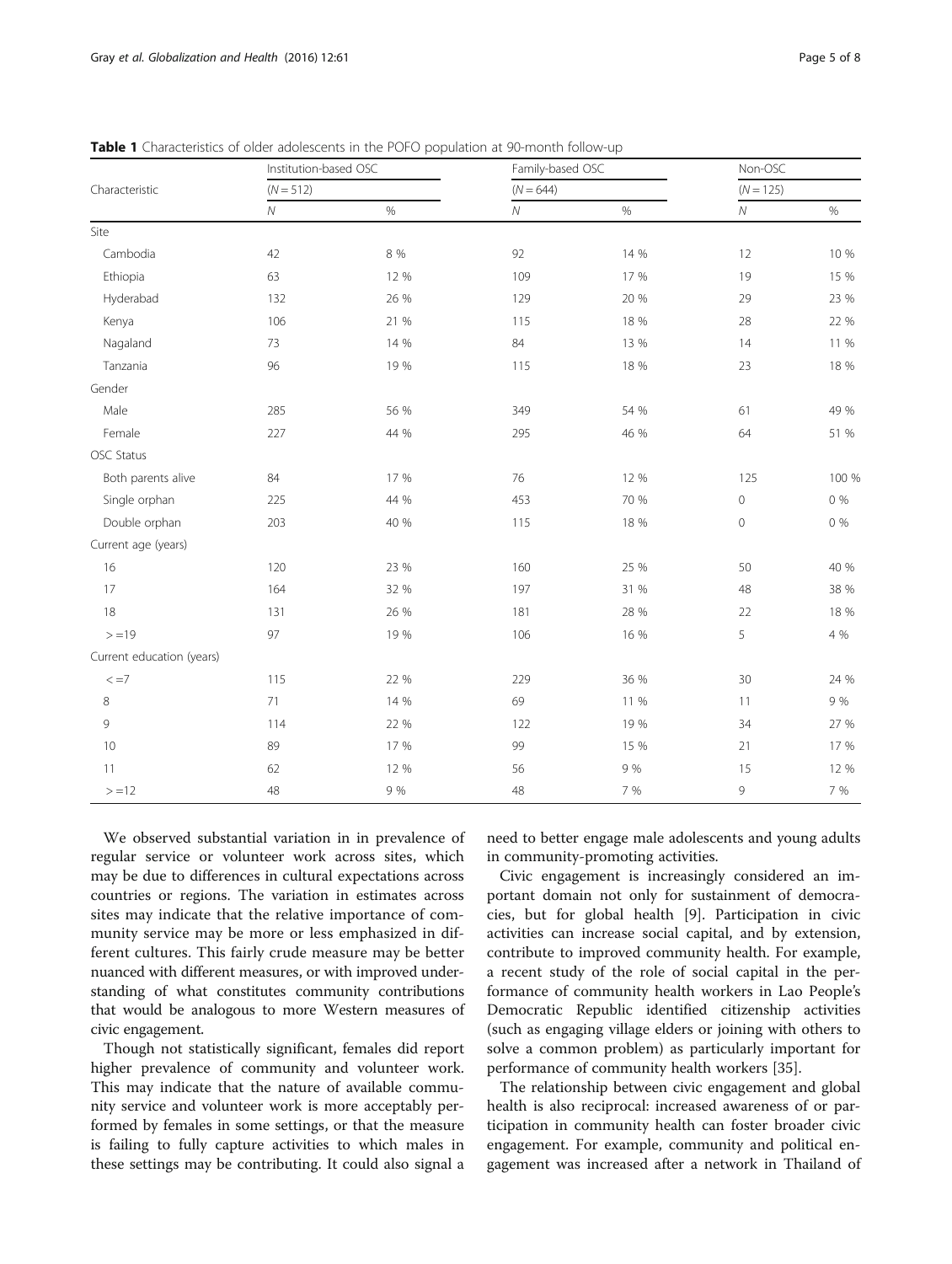| Question                                                                       | Number | Percent |
|--------------------------------------------------------------------------------|--------|---------|
| Regular participation in volunteer or community service                        |        |         |
| No                                                                             | 652    | 55 %    |
| Yes                                                                            | 525    | 45 %    |
| If volunteered, was it required or strictly voluntary? (select all that apply) |        |         |
| Strictly voluntary                                                             | 350    | 67 %    |
| Court ordered                                                                  | 3      | $1\%$   |
| Required by parents/caregiver                                                  | 122    | 23 %    |
| Required by school                                                             | 106    | 20 %    |
| Required by religious group                                                    | 39     | 7 %     |
| Other                                                                          | 27     | 5 %     |
| Voted most recent election                                                     |        |         |
| No                                                                             | 452    | 85 %    |
| Yes                                                                            | 80     | 15 %    |
| Enlist or serve: either military or militia                                    |        |         |
| No                                                                             | 1120   | 99 %    |
| Yes                                                                            | 7      | 1%      |
| Trust: federal government                                                      |        |         |
| Strongly Agree                                                                 | 301    | 26 %    |
| Agree                                                                          | 485    | 42 %    |
| Neither agree nor disagree                                                     | 231    | 20 %    |
| Disagree                                                                       | 63     | 6 %     |
| Strongly Disagree                                                              | 63     | 6 %     |
| Trust: state government                                                        |        |         |
| Strongly Agree                                                                 | 313    | 27 %    |
| Agree                                                                          | 495    | 43 %    |
| Neither agree nor disagree                                                     | 217    | 19 %    |
| Disagree                                                                       | 70     | 6 %     |
| Strongly Disagree                                                              | 54     | 5 %     |
| Trust: local government                                                        |        |         |
| Strongly Agree                                                                 | 315    | 27 %    |
| Agree                                                                          | 495    | 43 %    |
| Neither agree nor disagree                                                     | 225    | 20 %    |
| Disagree                                                                       | 74     | 6 %     |
| Strongly Disagree                                                              | 45     | 4 %     |

<span id="page-5-0"></span>Table 2 Proportion of participants who participated in civic engagement activities

persons living with HIV/AIDS assisted in delivery of antiretroviral treatment to others in the community [\[36](#page-7-0)]. Similarly, civic engagement was increased in a group of Tanzanian youth randomized to an educational program that used health promotion of HIV/AIDS issues to foster self-efficacy and collective-efficacy around civic participation [[37\]](#page-7-0).

A key strength of this study is the novelty of both the question and the population. While some attention has been brought to the increasingly recognized importance

| voiuriteer work    |      |              |         |
|--------------------|------|--------------|---------|
| Predictor          | PR   | 95 % CI      | p-value |
| Site               |      |              |         |
| Cambodia           | 1    |              |         |
| Ethiopia           | 0.48 | (0.37, 0.62) | 0.000   |
| Hyderabad          | 0.17 | (0.12, 0.25) | 0.000   |
| Kenya              | 0.63 | (0.54, 0.72) | 0.000   |
| Nagaland           | 0.06 | (0.03, 0.11) | 0.000   |
| Tanzania           | 0.72 | (0.64, 0.82) | 0.000   |
| Type               |      |              |         |
| Institution        | 1    |              |         |
| Family-based       | 1.08 | (0.92, 1.26) | 0.376   |
| Non-OSC            | 1.04 | (0.82, 1.32) | 0.732   |
| Gender             |      |              |         |
| Male               | 1    |              |         |
| Female             | 1.14 | (0.97, 1.33) | 0.114   |
| <b>OSC Status</b>  |      |              |         |
| Both parents alive | 1    |              |         |
| Single orphan      | 1.06 | (0.86, 1.32) | 0.560   |
| Double orphan      | 1.07 | (0.83, 1.36) | 0.613   |
| Age (years)        | 1.05 | (0.99, 1.11) | 0.123   |
| Grade-for-age      | 1.01 | (0.97.1.04)  | 0.719   |

of civic engagement, particularly among adolescents [[3, 7](#page-7-0)], few studies have actually examined it. Furthermore, the role of orphans is especially relevant: their numbers are increasing [[7](#page-7-0)], particularly in countries most affected by the global HIV/AIDS epidemic, where the need for community engagement and leadership is great. The POFO population is a statistically representative sample of both institution-dwelling and family-dwelling orphans, and includesa sample of non-orphans from six sites in five low- and middle-income countries. To our knowledge, this is the first study to examine these questions in orphans in LMICs. Finally, the longitudinal nature of the parent POFO study is a significant strength. While this analysis is limited to a single follow-up point due to the timing of introduction of relevant questions, the existing rapport developed by dedicated interviewers over time enabled responses from a hard-to-reach population.

Several weaknesses limit the results of this study. First, much of the POFO population has not yet reached the age of voting eligibility. Even those who were 18 at data collection may not have been eligible to vote in the most recent election prior to administration of the survey. Additional rounds of data collection will enable more robust results and greater capacity to examine associations with predictors as well as with longer-term health outcomes. Still, this initial examination is a useful first-

|                | Table 3 Predictive model of regular community service or |  |  |  |  |
|----------------|----------------------------------------------------------|--|--|--|--|
| volunteer work |                                                          |  |  |  |  |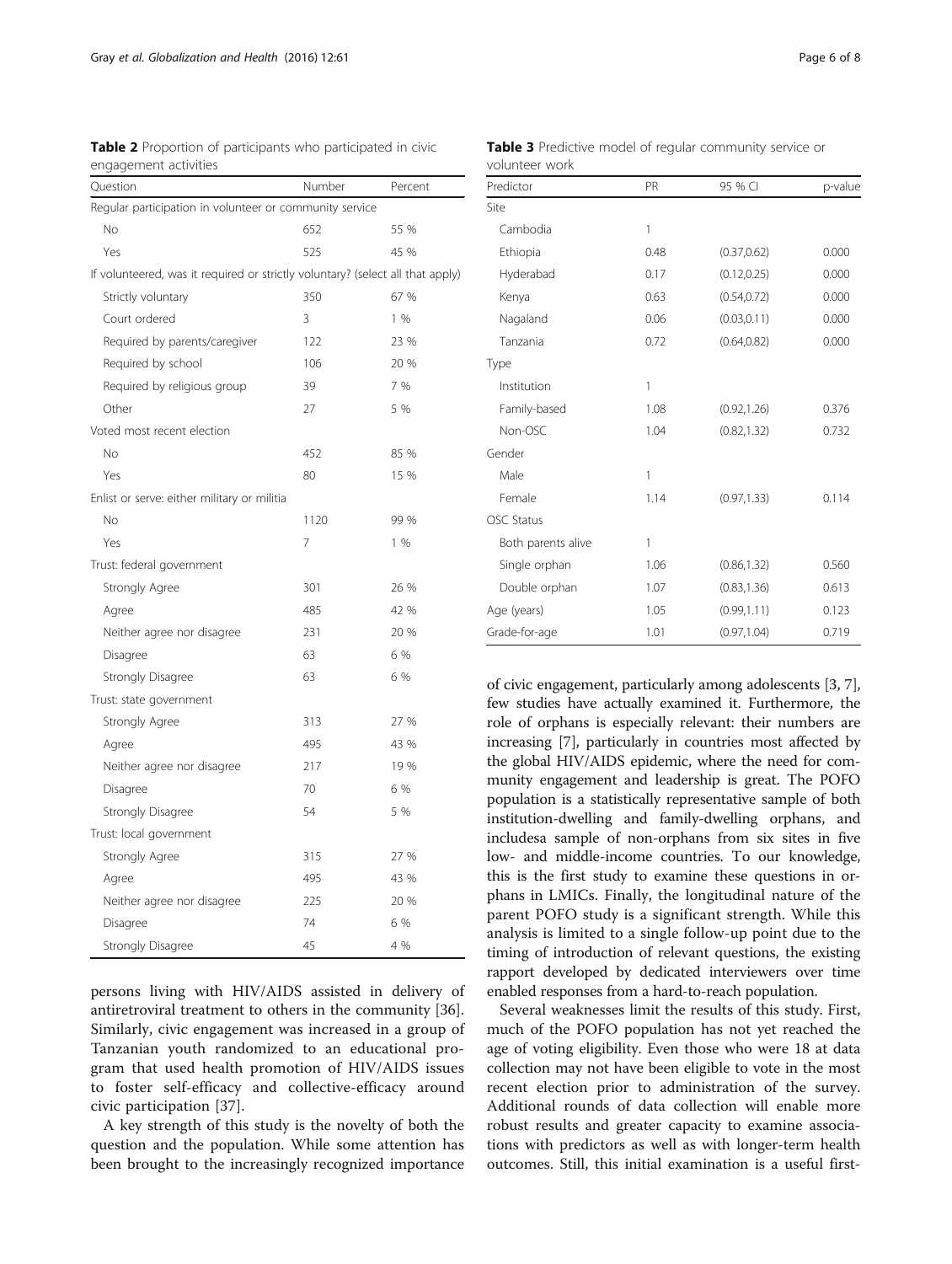step in understanding civic participation in this population. Additionally, the civic engagement questions were limited to the few broad-based questions presented here. We cannot tease out from these data whether, for example, participants vote because of obligation, desire for change, desire to support the government, or other reasons that may be helpful in understanding their motivations for engagement. Likewise, we do not know the reasons for non-participation. Though participants were asked about reasons for volunteering, the primary motivation is unknown. Furthermore, participants had varying opportunity to participate in civic activities depending on their age. While dependence on publically funded institutional support or subsidies could theoretically affect study participants' willingness to express discontent with the government, the data on funding streams for support were unavailable, in part because funding sources for institutions and families were quite variable across source of organization providing funds/support (faith-based, nonprofit, non-governmental organization, government), and across time (multiple different funding streams at different points in time). Only 4 institutions in the study were government run. We also do not have reason to believe the OSC had knowledge of the funding streams supporting them. Given the limited ability to pinpoint which type of funding was primarily driving resources at any given time and given that it is unlikely the OSC were aware of the funding streams supporting them, it is unlikely the participants were adjusting their responses based on such information.

Finally, the extant literature and instruments available to inform this study are limited primarily to European and U.S. contexts that may not be directly applicable to sub-Saharan Africa and South and Southeast Asia. Our study provides an important first look at describing participation in activities widely thought to be important regardless of country, but key indicators of civic engagement in these settings may be quite different.

#### Conclusion

As the world's leaders grapple with the many competing demands of global health, economic security, and governmental stability, the participation of today's youth in community and governance is essential for sustainability. We hope this study motivates additional focus on civic engagement of adolescents to understand what promotes civic engagement in their communities, which may contribute to both sustainable development as well as global health.

#### Abbreviations

AIDS: Acquired immune deficiency syndrome; CI: Confidence interval; HIV: Human immuno-deficiency virus; IRB: Institutional review board; LMIC: Low and middleincome countries; MDG: Millennium development goals; OSC: Orphans and

separated children; POFO: Positive outcomes for orphans; PR: Prevalence ratio; SDG: Sustainable development goals; U.S: United States

#### Acknowledgements

Research reported in this publication was supported by the Eunice Kennedy Shriver National Institute Of Child Health & Human Development of the National Institutes of Health under Award Number R01HD046345. The content is solely the responsibility of the authors and does not necessarily represent the official views of the National Institutes of Health. We acknowledge the following individuals for their essential contributions in study implementation and data collection: Chris Bernard Agala, BA, University of North Carolina at Chapel Hill, Chapel Hill, NC, United States of America; Misganaw Eticha Dubie, MA, Stand for Vulnerable Organization, Addis Ababa, Ethiopia; Dafrosa Itemba, MSc, Tanzania Women Research Foundation, Moshi, Tanzania; Mao Lang and Vanroth Vann, MBA, Homeland (Meatho Phum Ko'mah), Battambang, Cambodia; Dean Lewis, Venkata Gopala Krishna Kaza, MA, and Ira Madan, MA, Sahara Centre for Residential Care & Rehabilitation, Delhi, India; and Augustine Wasonga, MA, MBA, Ace Africa, Bungoma, Kenya.

#### Funding

This study was funded by the National Institute of Child Health and Development (5R01HD046345).

#### Availability of data and materials

Direct questions or correspondence to Christine Gray, Department of Epidemiology, CB #7435, Chapel Hill, NC 27599–7435, USA. email: clgray@email.unc.edu.

#### Authors' contributions

KW, JO, KOD, RAW, and NMT designed and implemented the POFO study. KW, BWP, and CLG formulated the question and analysis plan for this article, with key insights and input from LCM, JO, KOD, NMT, and RAW. CLG and BWP conducted data analysis. CLG wrote the first draft, with comments and input from all authors. All authors read and approved the final manuscript.

#### Author information

Christine L. Gray, MPH<sup>1</sup>, Brian W. Pence, PhD, MPH<sup>1,2,</sup>, Lynne C. Messer, PhD, MPH<sup>1,2,3</sup>, Jan Ostermann, PhD<sup>2</sup>, Rachel A. Whetten, MPH<sup>2</sup>, Nathan M. Thielman<br>MD<sup>2,4</sup>, Karen O'Donnell, PhD<sup>2,5</sup>, Kathryn Whetten, PhD, MPH<sup>2,6</sup>

- 1. Department of Epidemiology, Gillings School of Global Public Health, CB #7435, University of North Carolina at Chapel Hill, Chapel Hill, North Carolina, 27599–7435, United States of America
- 2. Center for Health Policy, Duke Global Health Institute, Box 90519, Duke University, Durham, North Carolina, 27708, United States of America
- 3. School of Community Health, College of Urban and Public Affairs, Portland State University, PO Box 751, Portland, OR 97207, United States of America
- 4. Department of Medicine, DUMC #3152, Division of Infectious Diseases and International Health, Duke University, Durham, North Carolina, 27710, United States of America
- 5. Center for Child and Family Health, Duke University, 411 West Chapel Hill Street, Suite 908, Durham, North Carolina, United States of America
- 6. Terry Sanford Institute of Public Policy, Box 90239, Duke University, Durham, North Carolina, 27708–0239, United States of America

#### Competing interests

The authors declare that they have no competing interests.

#### Consent for publication

The authors give consent for publication.

#### Ethics approval and consent to participate

This study was approved by the Duke University Institutional Review Board (IRB) as well as IRBs at the individual study sites. Caregiver consent as well as child assent was obtained for all participants.

#### Author details

<sup>1</sup>Department of Epidemiology, Gillings School of Global Public Health, CB #7435, University of North Carolina at Chapel Hill, Chapel Hill, NC 27599-7435, USA. <sup>2</sup> Center for Health Policy, Duke Global Health Institute, Box 90519, Duke